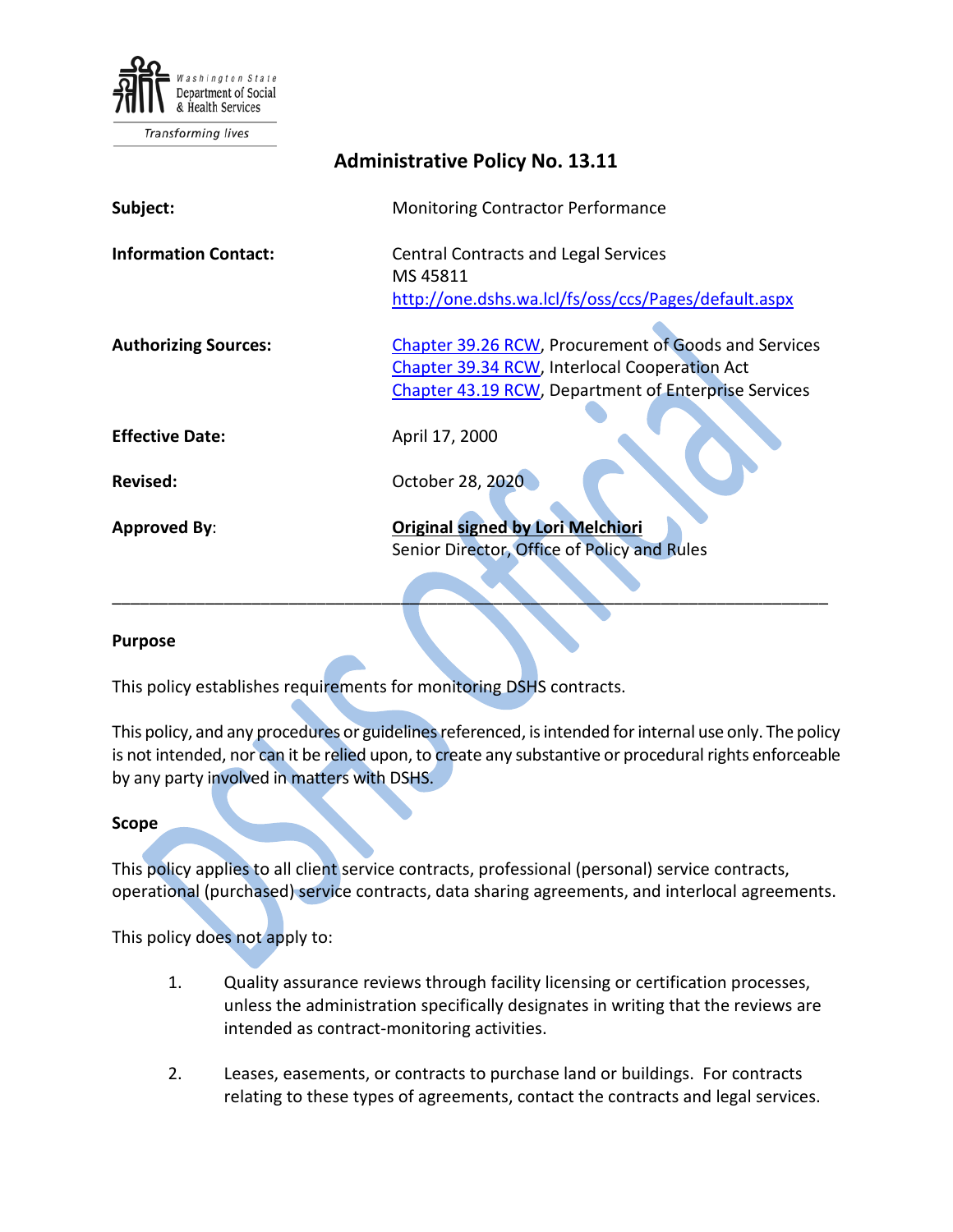Administrative Policy No. 13.11 October 28, 2020 Page 2

## **Additional Guidance**

For further information, please refer to the following DSHS Administrative Policies:

- [13.08 Purchased Goods and Services](http://one.dshs.wa.lcl/Policies/Administrative/DSHS-AP-13-08.pdf)
- [13.10 Central Contracts and Legal](http://one.dshs.wa.lcl/Policies/Administrative/DSHS-AP-13-10.pdf) Services
- [13.13 Insurance Requirements for Contracts](http://one.dshs.wa.lcl/Policies/Administrative/DSHS-AP-13-13.pdf)
- 16.05 Enterprise [Risk Assessment and Self-Evaluation](http://one.dshs.wa.lcl/Policies/Administrative/DSHS-AP-16-05.pdf)
- [19.50.30 Subrecipient Monitoring, Fiscal Process](http://one.dshs.wa.lcl/Policies/Administrative/DSHS-AP-19-50-30.pdf)

## **Definitions**

**Administration** means the affected DSHS administration, division, office, or program.

**Agency Contracts Database (ACD)** is the DSHS electronic enterprise information system used for the creation, tracking and monitoring of all DSHS client service, operational (purchased) service, professional (personal) service contracts, data sharing and interlocal agreements.

**Central Contracts and Legal Services (CCLS)** means the statewide DSHS headquarters contracting office in the Contract, Legal, and Background Checks Division (CLBC) within the Facilities, Finance, and Analytics Administration.

**Client service contract** means a contract for services provided directly to DSHS clients. (See [\(RCW 39.26.010\[4\]\)](https://apps.leg.wa.gov/rcw/default.aspx?cite=39.26).

**Contract management** means day-to-day activities related to contracting out services, including contractor screening, contractor selection, contract preparation, and monitoring contractor performance.

**Data sharing agreement** means any agreement between the department and one or more external entities for the sharing and safeguarding of electronic data. Data sharing agreement does not mean an agreement to lease or purchase computers or other IT equipment.

**Interlocal agreement** means a contract or agreement between DSHS and any public agency, political subdivision, or unit of local government. This includes, but is not limited to: municipal corporations, quasi-municipal corporations, counties, special purpose districts, and local service districts; any agency of state government; any agency of the United States; any Indian Nation recognized as such by the federal government; and any political subdivision of another state. [Chapter 39.34 RCW,](http://app.leg.wa.gov/rcw/default.aspx?cite=39.34) Interlocal Cooperation Act, governs interlocal agreements.

**Monitoring** includes any activity that reviews and evaluates contractor performance and compliance with the terms, conditions, and requirements of a contract.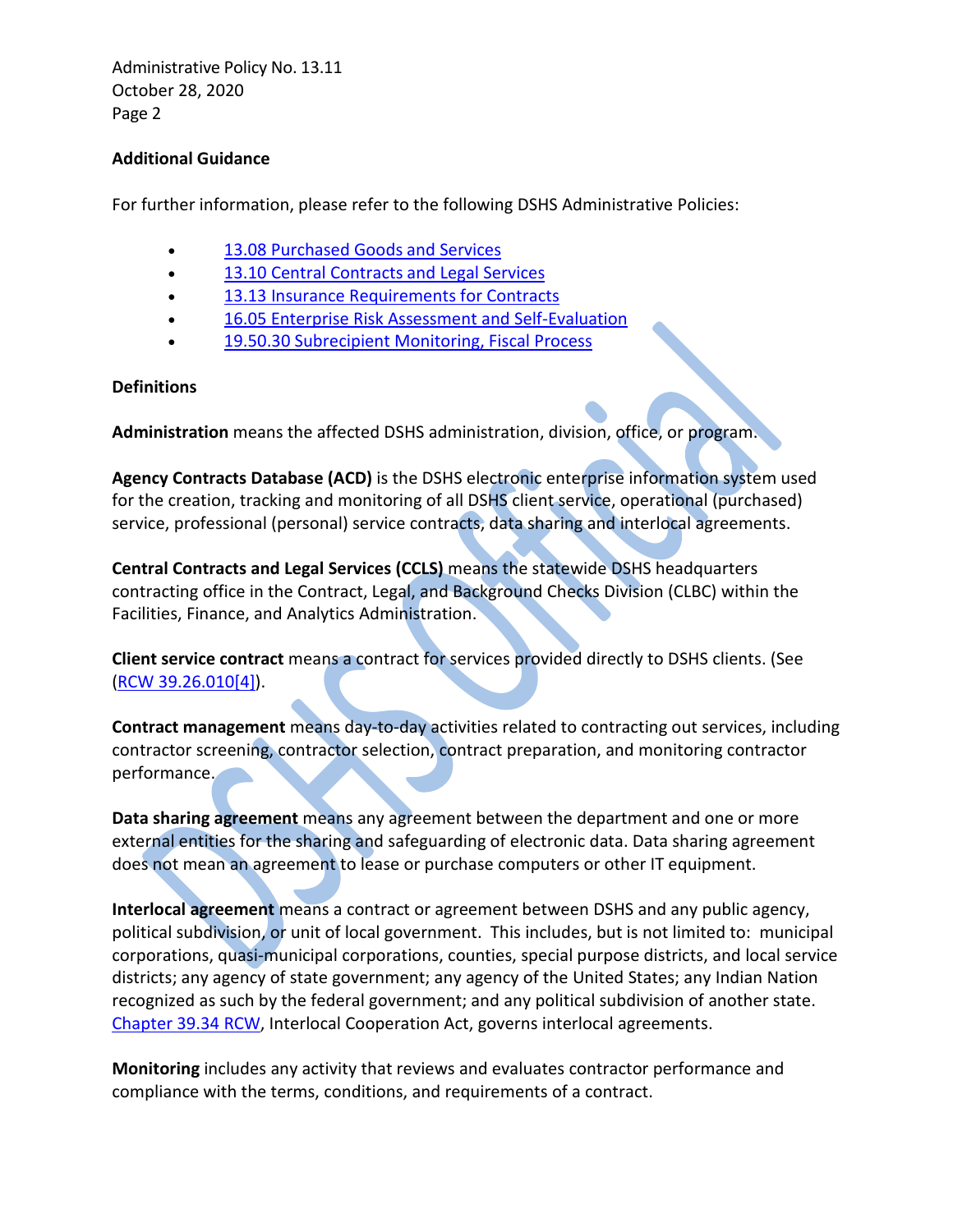Administrative Policy No. 13.11 October 28, 2020 Page 3

**Monitoring guidelines** means an administration's written internal policies and procedures used to: identify program risks; establish contractor performance monitoring practices; and assign staff to conduct risk assessments, develop monitoring plans, and carry out monitoring activities.

**Operational (purchased) service contract** means a contract for services to accomplish routine, continuing, and necessary functions. These services include, but are not limited to equipment maintenance and repair; janitorial services; security; computer hardware and software installation and maintenance; data entry; and, programming services (see chapter[s 39.26](https://apps.leg.wa.gov/rcw/default.aspx?cite=39.26) and [43.41A](https://apps.leg.wa.gov/rcw/default.aspx?cite=43.41) RCW).

**Professional (personal) service contract** means a contract for services that are provided to DSHS, and that accomplish a specific study, project, task, or other scope of work. [\(RCW39.26.010 \[21\]\)](https://apps.leg.wa.gov/rcw/default.aspx?cite=39.26). Under chapter [39.26](https://apps.leg.wa.gov/rcw/default.aspx?cite=39.26) RCW, there is no distinction made between purchased and personal service contracts.

**Risk assessment** is the process of assessing DSHS' or its clients' exposure to harm or loss that could arise from activity associated with a contract for services by evaluating risk factors associated with the contracted activity and a proposed contractor.

**Risk factors** are circumstances that may increase the likelihood that the contractor will not meet the goals of the contract or will not provide contracted services safely, effectively, and efficiently.

**Service** means tasks or actions performed by the contractor in order to comply with the contract statement of work.

## **Policy:**

**A. Monitoring client service contracts, professional (personal) service contracts, operational (purchased) service contracts, data sharing agreements, and interlocal agreements.** 

# Administrations must:

- 1. Require staff who monitor contractor performance to complete all relevant CCLS contracts academy and DES Procurement training courses.
- 2. Develop written contract monitoring guidelines consistent with this administrative policy.
- 3. Conduct a risk assessment of each service or group of similar services for which the Administration contracts. Risk assessments must include, at a minimum, the following service level core risk factors: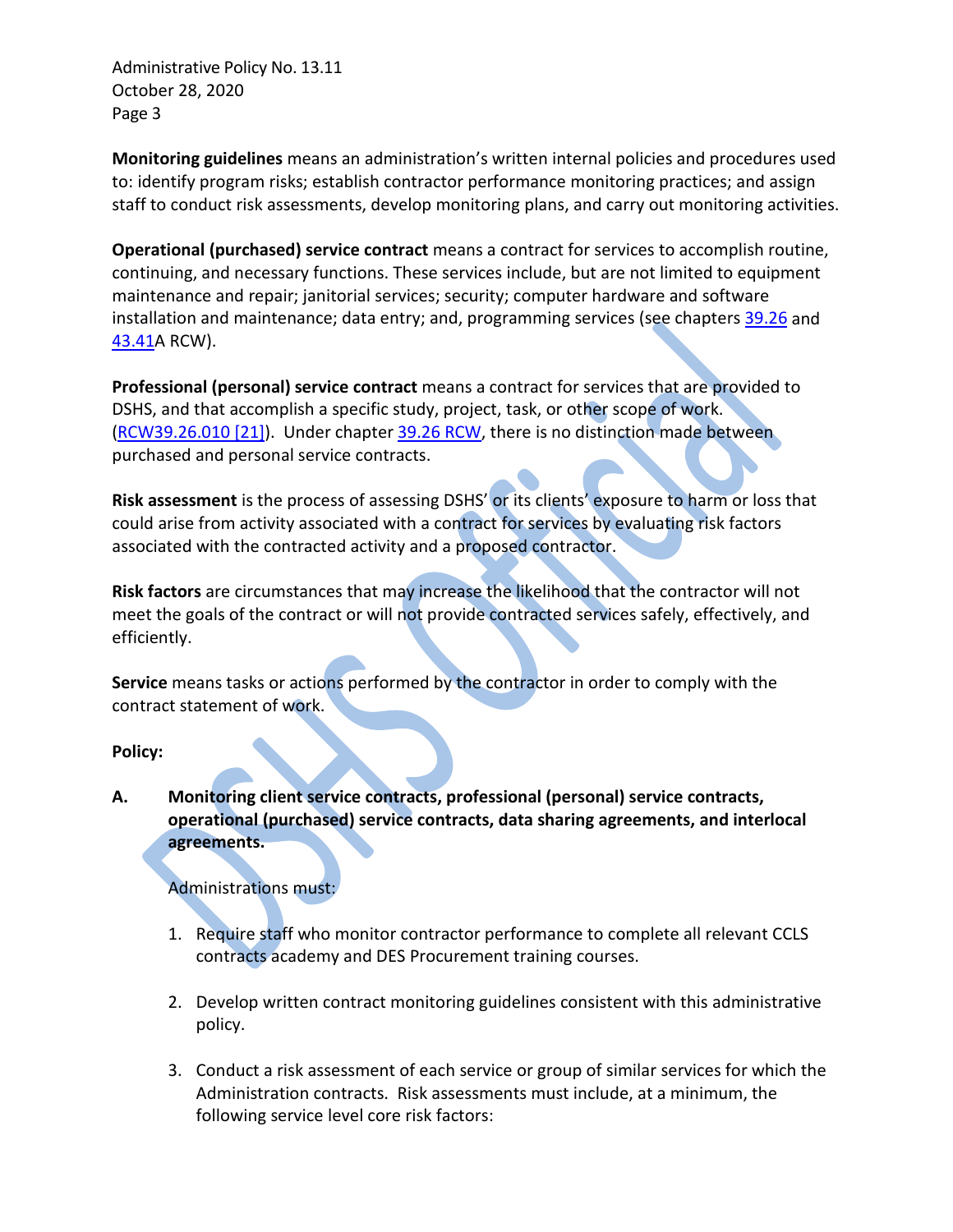- Client health and safety: The degree to which clients will be subjected to risks to their health and safety based on either the nature of the service or the vulnerability of the clients.
- Program or service history: The measurement of risk associated with programs or services that are new, modified, or high profile.
- Complexity of service: The measurement of risk associated with the contracted service as indicated by such things as: a statement of work with multiple components, the need for specialized skills, complex service requirements, the level of internal contract management, services that are critical to the agency mission, and the need for a high level of detail.
- Financial: The measurement of risk associated with funding such as funding amounts, funding requirements, federal funding issues, and subrecipient status.
- Data sharing: The measurement of risk associated with electronic sharing of confidential or protected health information with an entity external to the department.
- 4. Conduct a risk assessment for each individual contract. Risk Assessments must include, at a minimum, the following contractor and contract core risk factors:
	- Contractor experience: The measurement of risk associated with the experience of the contractor in providing the services for which the contract is written.
	- Performance history: The measurement of risk associated with compliance issues that resulted in known audit findings, litigations, revoked licenses, terminations for default, or corrective actions against the contractor.
	- Multiple contracts and funding: The measurement of risk associated with the number of different funding sources, including other contracts with other programs within the department and other state agencies.
	- Subcontracting of services: The measurements of risk associated with a contractor subcontracting out key activities and their ability to monitor the subcontractor's performance.
- Develop an appropriate monitoring plan for each contracted service. A sample monitoring plan is available on the CCLS website under [Contract Monitoring.](http://one.dshs.wa.lcl/FS/OSS/CCS/Pages/Monitoring.aspx)

Monitoring plans must:

- a. Include a brief description of the type of services contracted.
- b. Include a brief description of the contract.
- c. Identify specific monitoring activities designated staff will conduct. In determining the activities, the staff must:
	- Identify risk factors considered in the risk assessments for the service and on the specific contractor;